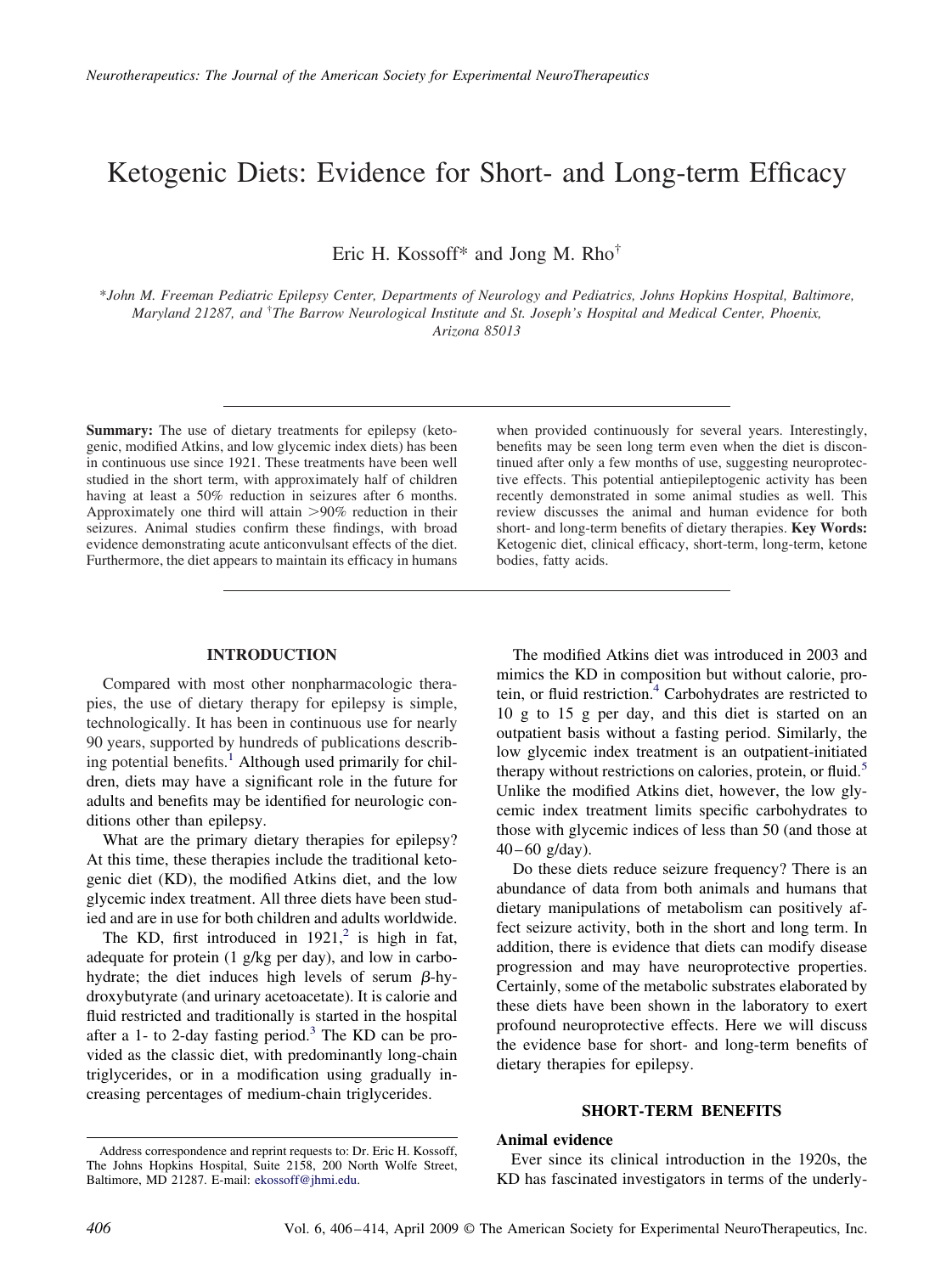ing mechanisms of action. The earliest animal studies involving the KD focused on the acute effects of ketone bodies. In the 1930s, Keith<sup>6</sup> was the first to demonstrate that, in rabbits, acetoacetate (ACA) was protective against seizures induced by thujone, a convulsant constituent found in many essential oils and an antagonist of  $GABA_A$  receptors.<sup>7</sup> This intriguing observation was confirmed in the present century by Likhodii et  $al<sub>1</sub><sup>8</sup>$  who found that both ACA and acetone blocked seizure activity induced by maximal electroshock and pentylenetetrazole in rats. Acetone itself was also effective against chemically evoked atypical absence seizures. These investigators also demonstrated that acetone, when injected intraperitoneally, yielded plasma and CSF concentrations consistent with doses used to suppress seizures, supporting the unusual possibility that this volatile agent might mediate the clinical effects of the KD. Further evidence of the acute anticonvulsant effects of ACA was provided in an audiogenic seizure-susceptible mouse model that has been used in screening for investigational compounds for the treatment of epilepsy.<sup>9</sup>

Curiously, however, although such experiments have demonstrated the acute anticonvulsant properties of ACA and acetone *in vivo*, there are no studies indicating that the major ketone body,  $\beta$ -hydroxybutyrate (BHB), can exert similar effects. Furthermore, *in vitro* experiments appear to support the notion that, unlike the medications used in clinical practice to treat epilepsy patients, BHB is not an anticonvulsant compound. Thio et  $al<sup>10</sup>$  found that acute application of BHB did not affect standard measures of synaptic transmission in rat hippocampus *in vitro*. Over a wide concentration range (300  $\mu$ mol/L to 10 mmol/L), BHB did not affect  $\rm{GABA}_A$ receptors, ionotropic glutamate receptors, or voltagegated sodium channels. Surprisingly, despite the well known *in vivo* effects, ACA likewise did not affect synaptic transmission in their study. These negative findings may reflect in part the fact that 1) ketone bodies were infused acutely, not chronically; 2) experiments were conducted in normal, not epileptic, brain; and 3) both culture and perfusion media contained glucose, which might be expected to counter a ketotic environment. Taken together, the experimental evidence for whether ketone bodies exert direct anticonvulsant actions remains unclear.

Much of the existing animal literature pertaining to the KD involves rodent studies in which various high-fat treatments are implemented prior to acute provocation with either electrical stimulation or chemoconvulsant administration. Most animal diets have modeled the classic long-chain triglyceride diet originally formulated by Wilder, $^2$  and conform closely to either a 4:1 or approximately 6:1 ketogenic ratio of fats to carbohydrates plus protein (by weight). In general, irrespective of precise dietary formulation—as long as ketosis is seen, reflecting

a shift from primarily glycolysis to intermediary metabolism—anticonvulsant effects have been observed. Thus, whether seizures are provoked by corneal electroshock, hydration electroshock, maximal electroshock, pentylenetetrazol, bicuculline, semicarbazide, kainate, flurothyl, or 6 Hz stimulation, chronic pretreatment with a KD appears to render anticonvulsant effects.<sup>11-22</sup> However, historical observations in mouse models reflecting anticonvulsant efficacy of 4:1 or 6:1 KDs may be confounded by lack of control for intake of vitamins, minerals, and antioxidants. When a balanced KD was applied in acute seizure models, anticonvulsant efficacy was not actually seen in mouse pentylenetetrazol, kainate, or flurothyl models.<sup>23</sup>

With all of these studies, a number of experimental problems have precluded a greater understanding of the KD at a mechanistic level. Most of the problems relate to variable methodologies (e.g., use of calorie restriction, age at initiation, and duration of therapy, dietary ratios and formulations, timing of treatment, mode of seizure induction, etc.), such that cross-comparisons have been impossible to make. $24,25$  Furthermore, even in the face of prominent ketosis (i.e.,  $> 4$  mmol/L), protection against acutely induced seizure activity in animal models is not universally seen, which once again emphasizes the controversy surrounding the effects of ketone bodies.

Thavendiranathan et al. $26$  examined the effects of a medium-chain triglyceride diet against electroshock- and pentylenetetrazol-induced seizures, despite the fact that ketonemia was equivalent to or substantially higher than that observed with administration of a classic long-chain triglyceride diet. Moreover, they found that the mediumchain triglyceride diet was proconvulsant in the maximal electroshock and maximal pentylenetetrazol models.<sup>26</sup>

These studies, in attempting to mirror the clinical experience, suggest that dietary effects in controlling excitability in the brain extend beyond species boundaries, but they do little to enhance our knowledge of underlying mechanisms of action. Rather, they raise more issues and highlight the necessity of developing and studying a more clinically relevant model. One critical limitation is that these laboratory investigations have been conducted in normal, not epileptic, rodent brain. What is required is a chronic model of the KD in an animal with early-onset, medically refractory epilepsy and with a responsivity to a particular formulation of a high-fat diet that best recapitulates all of the essential elements of the human experience (Table 1). One could reasonably argue that a direct translation of clinical protocols to the rodent may not yield similar features, but this would be at least represent a good beginning.

## **Human evidence**

**Rapidity of response.** For years, anecdotal evidence has described an occasional and remarkable re-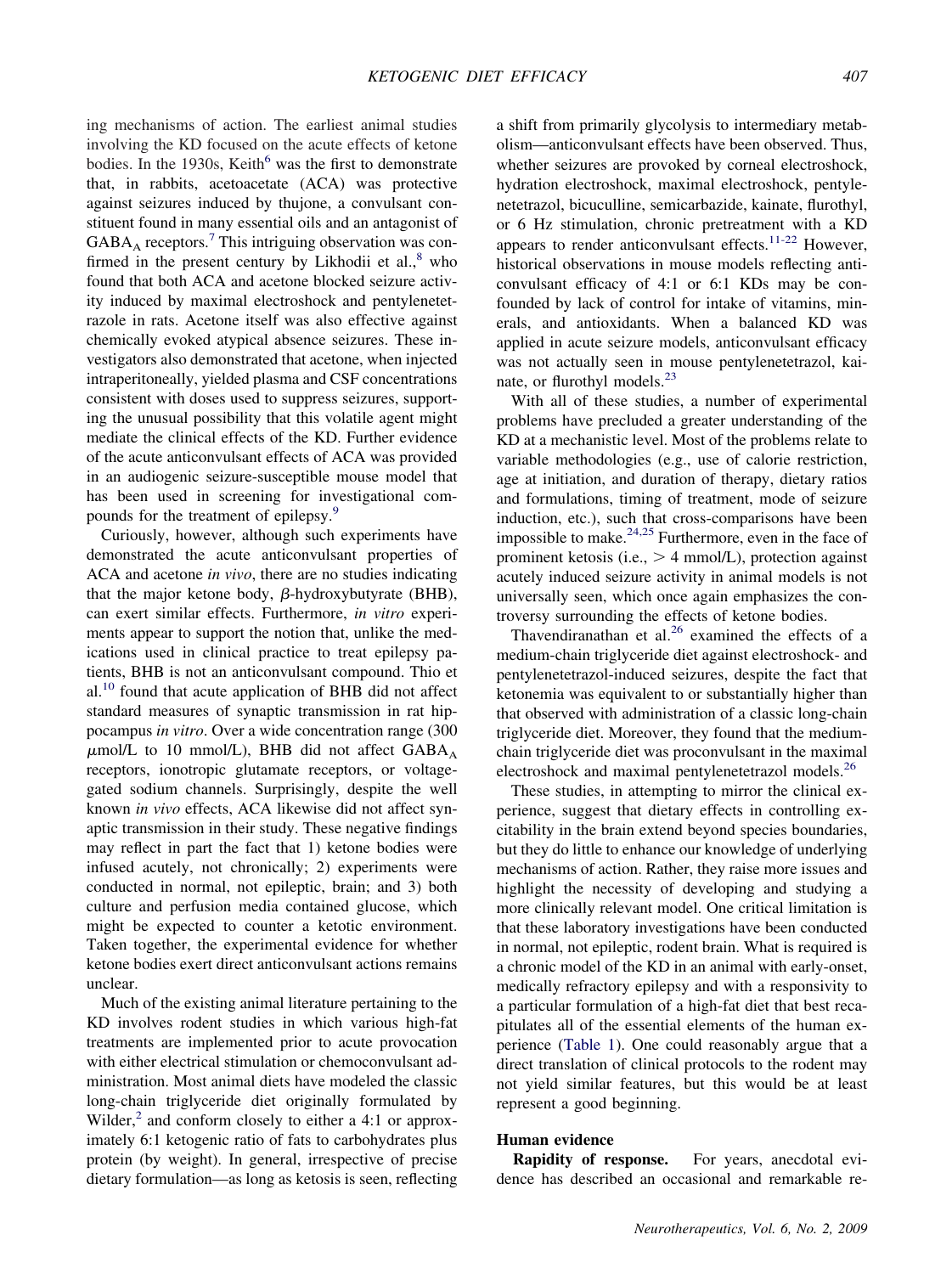|                                                       | <b>Observation in Animal Models</b>                                                                                                   | Clinical Correlate<br>KD is effective in many seizure types<br>and epilepsy syndromes                                          |  |
|-------------------------------------------------------|---------------------------------------------------------------------------------------------------------------------------------------|--------------------------------------------------------------------------------------------------------------------------------|--|
| Seizure type                                          | KD is effective in models employing a wide<br>variety of seizure paradigms                                                            |                                                                                                                                |  |
| Age range                                             | Younger animals respond better to KD<br>Children extract and utilize ketones<br>from blood more efficiently than<br>older individuals |                                                                                                                                |  |
| Calorie restriction                                   | Increases seizure threshold                                                                                                           | Associated with seizure reduction                                                                                              |  |
| Diet type                                             | Classic and MCT diets both increase seizure<br>threshold                                                                              | In patients, classic and MCT KDs are<br>equally efficacious                                                                    |  |
| Ketosis                                               | A threshold level of ketosis is necessary but<br>not sufficient to explain antiseizure effect                                         | Ketosis is necessary but not sufficient                                                                                        |  |
| Fat                                                   | Better effectiveness with higher ketogenic<br>ratios; uncertain if type of fat is a critical<br>variable                              | Practical concerns limit the ketogenic<br>ratio; possible role of fat chain<br>length and degree of saturation<br>(e.g., PUFA) |  |
| Latency to KD effectiveness                           | Several days                                                                                                                          | Seizures may be seen during the pre-<br>KD fast or after a latency of days<br>to weeks                                         |  |
| Reversal of protective effect<br>when KD discontinued | Rapid (hours)                                                                                                                         | Rapid (hours)                                                                                                                  |  |

**Table 1.** *Animal Models of the Ketogenic Diet: Observations and Clinical Correlates*

Reprinted with permission from Stafstrom, 1999.25

 $KD =$  ketogenic diet; MCT = medium chain triglycerides; PUFA = polyunsaturated fatty acids.

sponse to the KD within hours of its initiation. It has been reported that fasting, even before actual ketogenic food is provided, can lead to a rapid improvement in seizures.<sup>27</sup> More recent evidence has confirmed that the KD works quickly as an anticonvulsant. In a two-center study of 99 children who responded to the KD, the median time at which parents reported significant seizure reduction was after 5 days (range,  $1-65$  days).<sup>28</sup> Children who were fasted and improved did so more quickly, a median of 9 days more rapid ( $p < 0.01$ ).<sup>28</sup> This rapidity of response was also seen in a double-blind, placebocontrolled, crossover design study of the KD.<sup>29</sup> In 20 children, the KD was provided with two fasting periods over just a 12-day period, resulting in a median reduction of 34 seizures per day, with 65% having a  $>50\%$ improvement.<sup>29</sup>

Similarly, the modified Atkins diet also appears to work very quickly. In both children and adults, improvement is seen in most patients within 14 days.<sup>4</sup> The data for the low glycemic index treatment in 20 children also indicate that an acute effect is present. $30$  The reason why this rapid response occurs is not clear and may indicate that fasting is a distinct mechanism of action of dietary therapies.

**3- to 6-month data.** One of the largest prospective studies to date evaluated the outcomes of 150 consecutive children started on the KD at Johns Hopkins Hospital from 1996 to 1998.<sup>31</sup> At 6 months,  $71\%$  remained on the diet. Fifty-one percent had a  $>50\%$  reduction in seizures, and  $32\%$  had a  $>90\%$  reduction. No specific seizure type was preferentially improved, but the KD

was somewhat less effective in children older than 8 years of age.

The strong evidence for short-term efficacy in multiple retrospective and prospective studies was recently summarized in a meta-analysis by Henderson et al.<sup>1</sup> in 2006. In this review, 50% of children had at least a 50% reduction in seizures by 6 months with 20% having a 90% reduction. Although none of the studies in the meta-analysis had a control group, the evidence was interpreted as compelling for the benefits of the KD.

Since 2006, there have been several large studies that have further demonstrated the short-term effectiveness of the KD, including some with control groups.29,32 In a 2008 study from London, $32$  children were randomly assigned to receive the KD after either 4 weeks (treatment group) or 16 weeks (control). Of the children receiving the diet,  $38\%$  had a  $>50\%$  reduction in seizures, compared to 6% of the control subjects ( $p < 0.0001$ ).<sup>32</sup> Perhaps even more dramatic, there was a 38% decrease in the mean number of seizures with the diet, compared with an increase of 37% in the control group. A doubleblinded study of children with Lennox–Gastaut syndrome compared a treatment (saccharin solution) to a placebo (glucose solution) arm during the first 12 days of the diet after fasting periods.<sup>29</sup> Clinical seizures were reduced by 1.5 seizures per day with the saccharin solution, but this finding did not reach statistical significance  $(p = 0.07)^{29}$ 

When analyzing all large studies (those with more than 20 subjects) just over the past decade, the results are quite similar to those reviewed by Henderson in 2006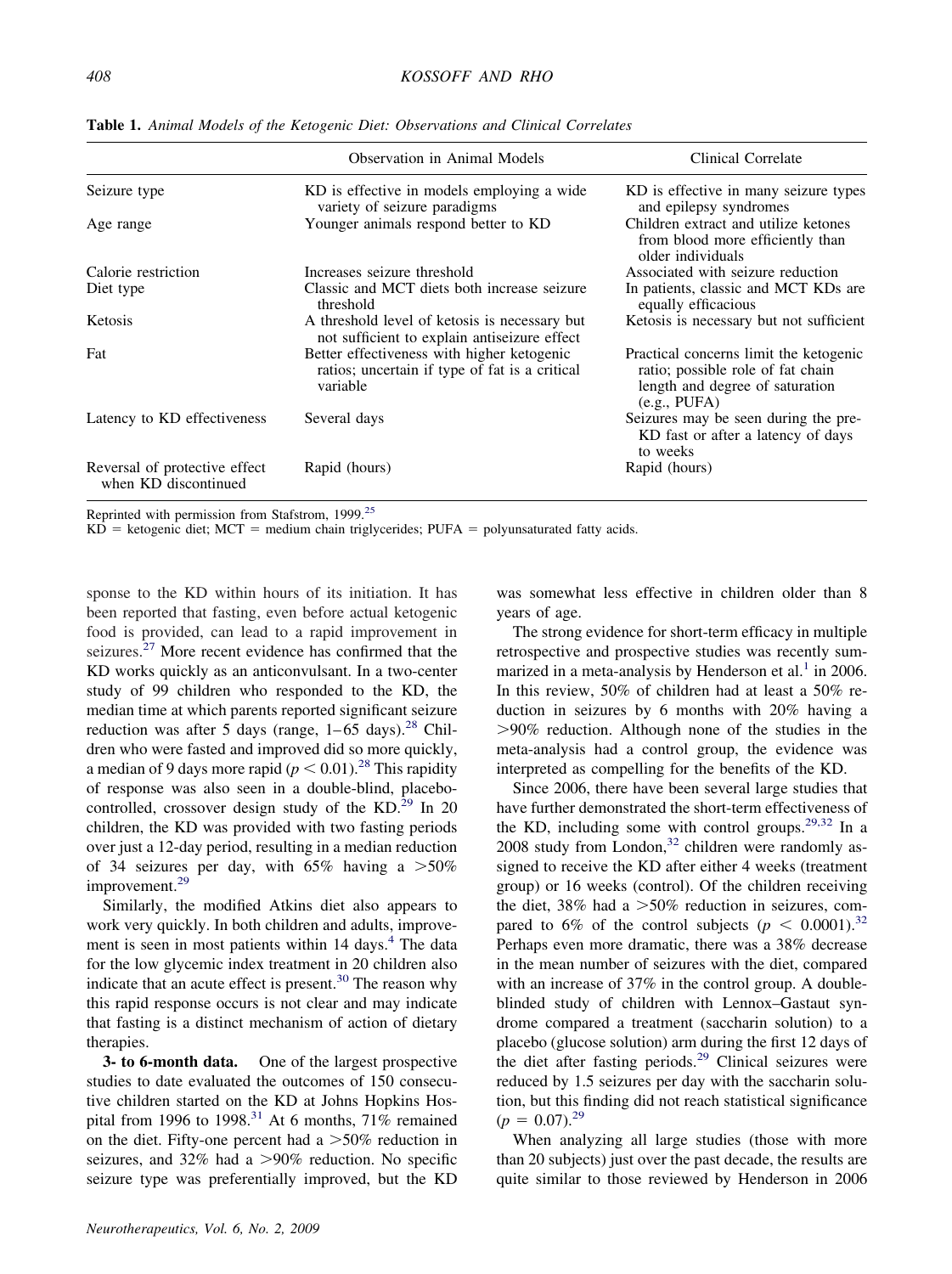| Reference                                | Study Type | Patients, no. | Age Range, yr | Seizure Improvement at 6 mo, % |                   |
|------------------------------------------|------------|---------------|---------------|--------------------------------|-------------------|
|                                          |            |               |               | $>50\%$ Reduction              | $>90\%$ Reduction |
| Vining et al., $75$ 1998                 | Prosp.     | 51            | $1 - 9$       | 53                             | 29                |
| Freeman et al., $31$ 1998                | Prosp.     | 150           | $1 - 16$      | 51                             | 32                |
| Hassan et al., $\frac{76}{1999}$         | Retrosp.   | 52            | $2 - 9$       | 67                             |                   |
| Kankirawatana et al., <sup>77</sup> 2001 | Prosp.     | 35            | $0.2 - 13$    |                                | 75                |
| Nordli et al., <sup>78</sup> 2001        | Retrosp.   | 32            | $0.5 - 1.5$   | 55                             |                   |
| Kossoff et al., <sup>79</sup> 2002       | Retrosp.   | 23            | $0.5 - 2$     | 72                             | 39                |
| Coppola et al., <sup>80</sup> 2002       | Prosp.     | 56            | $1 - 23$      | 27                             |                   |
| Francois et al., 81 2003                 | Retrosp.   | 29            | $0.3 - 12.5$  | 41                             |                   |
| Mady et al., <sup>82</sup> 2003          | Retrosp.   | 45            | $12 - 19$     | 50                             | 29                |
| Klepper et al., <sup>83</sup> 2004       | Retrosp.   | 111           | $0.1 - 18$    | 31                             | 17                |
| Vaisleib et al., 84 2004                 | Retrosp.   | 54            | $2 - 14$      | 65                             |                   |
| Kang et al., <sup>85</sup> 2005          | Retrosp.   | 199           | $0.5 - 17.5$  | 58                             |                   |
| Bergqvist et al., <sup>86</sup> 2005     | Prosp.     | 48            | $1 - 14$      | $63*$                          | 38*               |
| Eun et al., 87 2006                      | Retrosp.   | 43            | $0.5 - 4$     | 81                             | 63                |
| Kossoff et al., <sup>88</sup> 2007       | Retrosp.   | 30            | $4 - 24$      | 63                             | 23                |
| Seo et al., 89 2007                      | Prosp.     | 76            | $0.3 - 16$    | 79                             | 49                |
| Hamdy et al., $90,2007$                  | Retrosp.   | 90            | $0.3 - 14.8$  | 74                             | 44                |
| Kossoff et al., $28$ 2008                | Retrosp.   | 118           | $0.3 - 15$    | 71                             | 43                |
| Neal et al., <sup>32</sup> 2008          | Prosp.     | 73            | $2 - 16$      | 38*                            | $7*$              |
| Freeman et al., <sup>29</sup> 2009       | Prosp.     | 20            | $1 - 10$      | 80                             |                   |
| Total                                    |            | 1,335         | $0.3 - 24$    | 56                             | 24                |

**Table 2.** *Published Efficacy Studies of the Ketogenic Diet, Retrospective and Prospective, with 20 or More Patients, 1998 –2008*

 $Prosp. = prospective; Retrosp. = retrospective.$ 

\*At 3 months.

(Table 2). After 6 months, 56% of 1335 patients had a  $>50\%$  seizure reduction and 24% had a  $>90\%$  seizure improvement.

**Results from alternative diets.** The modified Atkins diet and low glycemic index treatment have only recently come into clinical use, and definitive evidence of clinical effectiveness is not yet available. All studies of these diets to date have been limited to 6 months and report only short-term efficacy results. Nonetheless, the results are promising, and quite similar to the traditional KD.

The first prospective study of the modified Atkins diet in children aged 3 years to 16 years was reported in 2006.<sup>33</sup> Of the 20 children, 13 (65%) had a  $>50\%$  seizure reduction, 7 (35%) had a  $>90\%$  improvement, and 4 (20%) became seizure-free. In addition, 9/20 children were successfully able to reduce anticonvulsant medications.<sup>33</sup> Now, after 6 years of continuous use documented in 100 children and adults with intractable epilepsy, the numbers remain surprisingly similar: 45/100 have had at least a 50% reduction in their seizure frequency and 28/100 have  $>90\%$  reduction.<sup>4</sup>

A study from Massachusetts General Hospital in 2005 described an even less restrictive diet, the low glycemic index treatment.30 In this study, 10 of 20 children had a 90% seizure reduction despite an absence of urinary ketones and only low levels of serum ketones. A recent review from the same center reported on 60 patients, with a 38% responder rate after 1 month.<sup>5</sup>

Diet indications. Glucose transporter 1 (GLUT-1) deficiency syndrome and pyruvate dehydrogenase deficiency (PDHD) are now clearly indications for use of the KD, which can be life-saving. Nonetheless, given that the majority of uses of the KD have been for epilepsy, understanding which epilepsy syndromes are more likely to respond than others remains a very important question. The past decade has witnessed a strong interest in finding these ideal epileptic disorders in which the KD may show higher seizure reduction rates than the available 3 to 6-month efficacy data. These indications, which have been recently summarized in an international consensus statement on the  $KD<sub>34</sub>$  include infantile spasms, tuberous sclerosis complex, myoclonic-astatic epilepsy, severe myoclonic epilepsy of infancy (Dravet syndrome), and Rett syndrome. In addition, children in certain clinical situations appear to do remarkably well: those with gastrostomy tubes, infants formula-fed only, and those with concurrent vagus nerve stimulator therapy.<sup>34</sup>

#### **LONG-TERM BENEFITS**

# **Animal evidence**

**Neuroprotection and antiepileptogenesis.** In approximately 20% of patients, anticonvulsant medications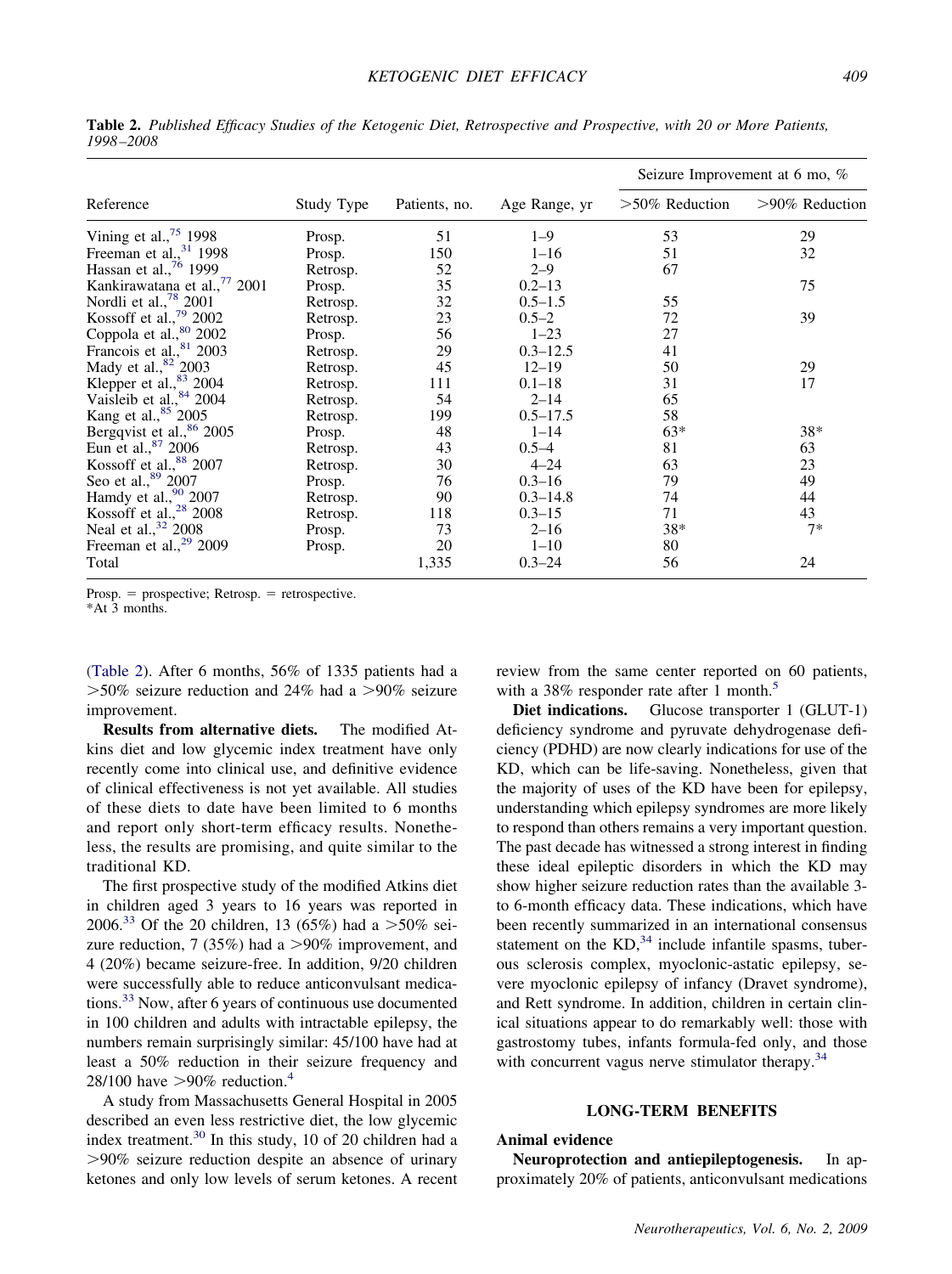can be successfully discontinued without recrudescence of seizures. It is this observation that forms the basis for the intriguing hypothesis that a KD may possess neuroprotective or antiepileptogenic properties. Although several anecdotal accounts of an enduring effect of the KD exist, recent clinical studies more strongly suggest a potential antiepileptogenic effect of the KD.<sup>35,36</sup> However, it is difficult to determine whether patients who remain seizure-free after cessation of a KD have had spontaneous remission of their epilepsy or have experienced a true direct antiepileptogenic (i.e., disease-modifying) effect. Moreover, it is not possible to account for the effects of blocking seizure activity over a prolonged duration.

To date, other than anecdotal reports, there are no data from controlled studies to indicate whether the KD is in fact neuroprotective or antiepileptogenic. In considering such specific effects, it should be noted that epilepsy can develop without overt evidence of neuronal injury, $37$  and neuronal damage does not necessarily lead to epilepsy.<sup>38</sup> Hence, the terms *neuroprotection* and *antiepileptogenesis* are not necessarily synonymous.

Despite the lack of clinical data, there are a growing number of animal and *in vitro* studies supporting both neuroprotective and antiepileptogenic effects of the KD. Hori et al. $^{39}$  were the first to demonstrate the long-term effects of a KD in a chronic epilepsy model. In this study, adult male rats were first subjected to electrical kindling and then, 10 days after being fully kindled, were treated with either a 4:1 KD or standard rodent chow. For 5 weeks, after-discharge threshold and duration and stage 5 seizure threshold and duration were assessed on a weekly basis. Additionally, during the 3rd week, the investigators studied the influence of a KD on learning and memory, using the standard Morris water-maze and open-field tests. The KD-fed animals exhibited an elevated afterdischarge threshold and stage 5 seizure threshold relative to controls, but this effect was transient, lasting only 2 weeks. Notably, this loss of protection occurred despite the maintenance of ketonemia. Furthermore, KD treatment did not adversely affect performance on either the water-maze or the open-field test.

This last observation contrasts with a more recent study indicating that, after lithium–pilocarpine-induced status epilepticus, KD treatment significantly impaired visuospatial learning and memory, compared with rats that were fed a regular diet. $40$  Moreover, animals fed a KD exhibited significant impairment in brain growth. It remains unclear whether this was due to use of a much higher ketogenic ratio  $(8.6:1)$  than is standard practice, the long-term consequences of impaired food intake, or both.<sup>41</sup> Taken together, the evidence does not yet establish whether the KD preserves, enhances, or disturbs cognitive functioning in rodent models.

The first evidence that a KD can retard epileptogenesis

in an animal model was demonstrated by Muller-Schwarze et al.<sup>20</sup> In this study, rats were first subjected to kainate-induced status epilepticus, and then were treated with a KD. After the latent period, spontaneous recurrent seizures were recorded, and routine hippocampal histology and Timm histochemistry (to label zinc-containing mossy fiber terminals in the dentate gyrus) were conducted on animals after an 8-week treatment period. Seizure frequency and duration were both significantly lower in the KD-treated group than in the control group. Furthermore, although the KD did not appear to alter the degree of neuronal damage in either the CA1 or the CA3 subfields of the hippocampus, there was a substantial reduction in the extent of Timm labeling (indicative of mossy fiber sprouting).

In contrast, preliminary reports addressing the effects of a KD in the rat kainic acid model yielded somewhat contradictory results. Bough et al.<sup>42</sup> treated adult Sprague–Dawley rats with a KD prior to treatment with kainic acid (administered either subcutaneously or intraperitoneally). Rats fed a KD experienced more severe seizures and greater mortality than did the control animals, and this exacerbation of kainic acid-induced seizures was seen irrespective of route of administration. Similarly, in immature (P20) Sprague–Dawley rats, Ko et al.<sup>43</sup> found that a 2-week period of KD pretreatment exacerbated hippocampal neuronal damage in the CA1 and CA3 subfields 72 hours after kainic acid injection; no significant differences in seizure latencies were observed between the two groups.

The seemingly conflicting results of these studies may be explained in part by differences in timing of KD initiation. In the study of Muller-Schwarze et al.,  $^{20}$  the KD was initiated after spontaneous recurrent seizures manifested, whereas in the study by Bough et al., $42$  the KD was administered prior to induction of acute seizures with kainic acid. In the case of KD treatment prior to kainic acid exposure in immature rats, $43$  there may be developmental differences as well.

The conflicting results of KD treatment in rat models of status epilepticus have not been observed in studies involving mice. Noh et al. $^{21}$  examined the effects of a KD on kainate-induced hippocampal cell death in mice. Males of an outbred strain of Swiss mice (Institute for Cancer Research or ICR mice, otherwise known as Caesarean Derived-1 or CD-1) were administered kainate (25 mg/kg, intraperitoneally) after a 4-week treatment with a 4:1 KD formulation. Histological assessment of injury, using routine cresyl violet staining, *in situ* DNA nick-end (i.e., TUNEL) labeling, and proapoptotic caspase-3 immunoreactivity, was done at 2 days following kainate treatment. The KD-fed mice exhibited significantly prolonged seizure latency to kainate, but no changes in behavioral seizure severity were reported as compared to control animals. The kainate-treated group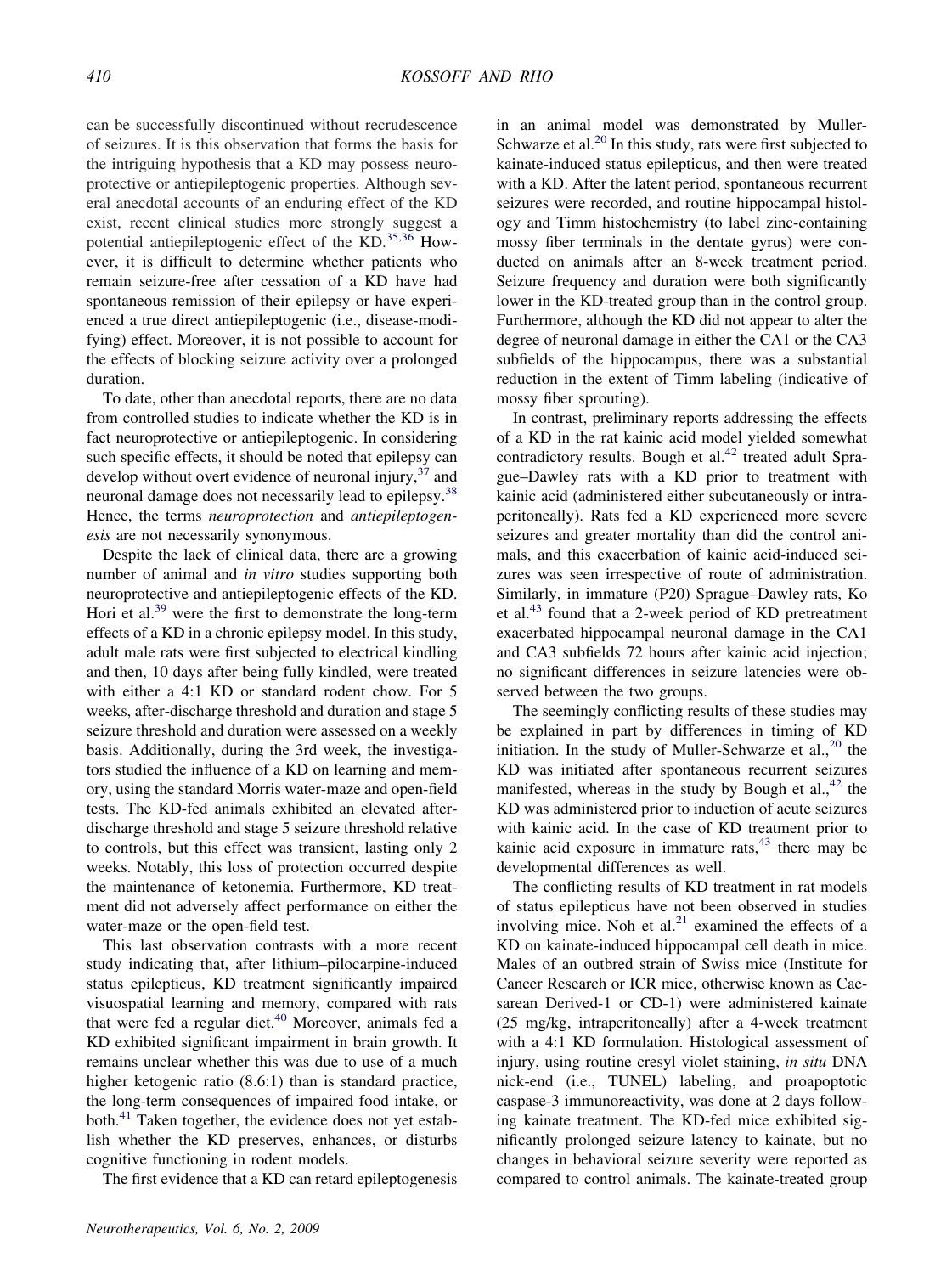demonstrated typical cellular loss and pyknosis in the CA1 and CA3 hippocampal subfields, and there was marked TUNEL positivity in these regions. In contrast, KD treatment prevented cell loss and increase in DNA nick-end labeling; notably, there was a striking decrease in caspase 3 immunoreactivity in KD-fed animals. Taken together, these results indicate that pretreatment with a KD protected against kainate-induced neuronal death in mice.

In contrast to induced models, what are the effects of a KD in genetically determined epilepsy models? The seizure-susceptible EL mouse is an inbred strain that has been extensively described as a model of multifactorial idiopathic partial epilepsy with secondary generalization.44 Generalized seizures generally manifest by the second postnatal month and persist throughout later life, but environmental stimulation such as repetitive handling can induce seizures and facilitate epileptogenesis beginning at P30.<sup>45</sup>

Todorova et al.<sup>46</sup> treated male EL mice with a 4.75:1 ketogenic formula; over a 10-week period, mice were tested weekly for seizure activity induced by handling. Seizure susceptibility scores in the KD group were significantly lower than in the control mice after 3 weeks, but this difference disappeared by week 7. Overall, KD treatment delayed seizure onset in young EL mice by 1 month, and (similar to what had been reported by Hori et  $al.^{39}$  in the kindling model) seizure protection was transient.

More recently, Fenoglio et al.<sup>47</sup> reported that a  $6.3:1$ KD reduced seizure frequency in *Kcna1*-null mice lacking the gene encoding the delayed rectifier potassium channel  $\alpha$  subunit, Kv1.1, which is important in regulating neuronal membrane excitability. This observation may be of particular interest, given that 1) *Kcna1*-null mice exhibit similar progressive histological changes in the hippocampus to those observed both in human epileptic tissue and in many animal models $48$  of temporal lobe epilepsy and 2) the *Kcna1* gene is one of only two epilepsy genes in a developmental animal model that has a homolog in a human epileptic condition.<sup>49</sup>

**Potential Neuroprotective Mechanisms.** Ketone bodies and polyunsaturated fatty acids (PUFAs) (metabolic substrates that are both elevated in epileptic patients treated with the  $KD^{50,51}$ ) have been shown to exert neuroprotective activity in neurodegenerative conditions associated with impaired mitochondrial function.<sup>52-57</sup> To date, in acute seizure or chronic epilepsy models, it is unknown whether PUFAs can exert protective effects. Willis et al.<sup>58</sup> administered the PUFAs eicosapentanoic acid and docosahexaenoic acid adjunctively with standard chow to normal mice, and evaluated the effects of such PUFA supplementation against acute provocation flurothyl, pentylenetetrazol, 6 Hz, and kainate models. Neither docosahexaenoic acid nor eicosapentanoic acid

feeding demonstrated anticonvulsant or neuroprotective activity, despite significant alterations in the fatty acid profile in both plasma and brain. What remains unclear is whether chronic administration of PUFAs to epileptic animals would produce an altogether different effect.

Some of the salient mechanisms of neuroprotection likely involve a reduction in mitochondrial free radical production, which would decrease oxidative stress, and potentially neuronal injury.57,59-61 Although it remains unclear how the KD specifically produces an anticonvulsant action, the neuroprotective properties of both the KD and of ketone bodies suggest that enhanced ATP synthesis,  $62,63$  increased mitochondrial uncoupling,  $64$ suppression of reactive oxygen species production $59,60$ , and elevated glutathione levels $61$  may prevent epileptogenesis and likely as a consequence prevent recurrent seizure activity.<sup>65</sup>

Another hypothesis for the anticonvulsant action of the KD posits that increased ATP synthesis should produce a positive bioenergetic balance, allowing stabilization of the resting membrane potential via enhanced activity of Na+, K+, and ATPase.<sup>66</sup> Several decades ago, DeVivo et al.<sup>63</sup> reported that the KD increased the total quantity of bioenergetic substrates (such as ATP and phosphocreatine) and elevated the energy charge in rat brain. These changes were thought to stabilize the cell membrane, especially in the face of excessive excitation and energy demand. Consistent with these observations, a subsequent human study using magnetic resonance spectroscopic techniques indicated that patients with epilepsy fed a KD had elevated levels of both phosphocreatine and creatine in the brain.<sup>67</sup>

Recent animal studies have further supported the bioenergetic theory of KD action. Using cDNA microarray technology, increased expression of the mitochondrial ATP synthase  $\beta$ , subunit D, was reported after KD treatment in mice.<sup>68</sup> In the most comprehensive study of this kind to date, the KD was found to enhance mitochondrial biogenesis and significantly increase the number of transcripts encoding energy metabolism genes in rats.<sup>62</sup> This increase in bioenergetic capacity enabled hippocampal slices from these animals to better withstand metabolic challenge from low glucose exposure. Taken together, the prevailing notion is that increased energy production and reserve capacity enable greater resistance to neuronal hyperexcitability and injury.

**Other mechanistic considerations.** Glucose restriction has long been implicated in the mechanisms of KD action,<sup>57,66,69</sup> based on the clinical observation of mild glucopenia in treated epilepsy patients. Thus, it is of considerable interest that Garriga-Canut et al.<sup>70</sup> demonstrated that 2-deoxyglucose (2-DG) (an inhibitor of phosphoglucose isomerase) potently inhibited seizure progression in the rat kindling model of temporal lobe epilepsy, and decreased the expression of brain-derived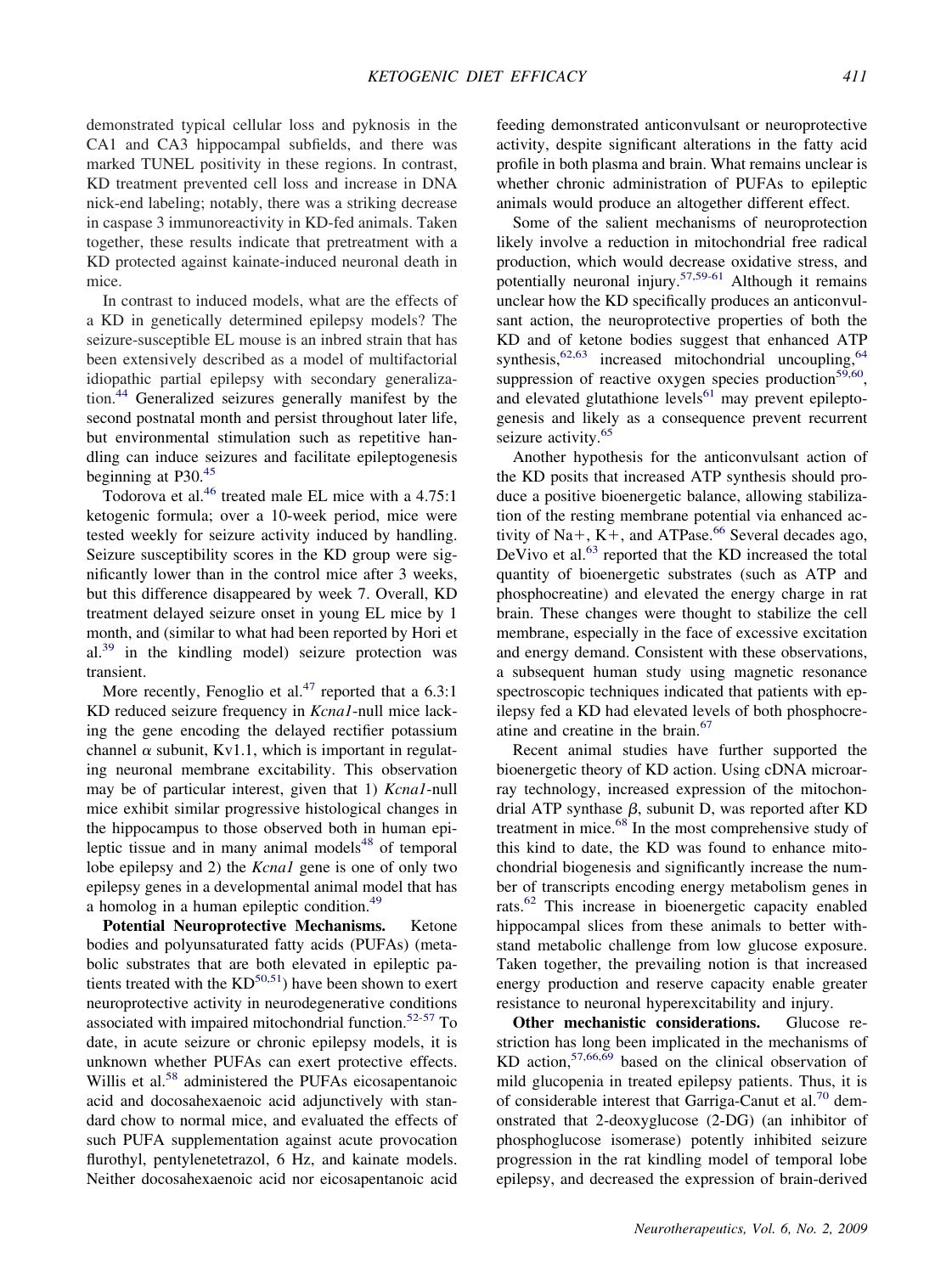neurotrophic factor BDNF and its principal receptor, TrkB. These effects were linked to the induction of the transcription factor NRSF (neuron restrictive silencing factor), a master negative regulator of neuronal genes. In preclinical screening models, Stafstrom et al.<sup>71</sup> evaluated the effects of 2-DG in multiple *in vitro* and *in vivo* models and found that 2-DG exerted acute anticonvulsant and chronic antiepileptic actions with a novel pattern of effectiveness.

In a related direction, Lian et al.<sup>72</sup> demonstrated that fructose-1,6-bisphosphate, a metabolite that shifts the metabolism of glucose from glycolysis to the pentose phosphate pathway, exhibits potent anticonvulsant activity in several rat models of acute seizures (i.e., pilocarpine, kainic acid, and pentylenetetrazole); efficacy in these models exceeded that of 2-DG and KD treatment.

Collectively, emerging data indicate that the overall strategy of limiting glycolytic flux may be a powerful way of preventing acute seizures and perhaps epileptogenesis as well. It remains to be established whether glucose restriction allows for a compensatory increase in fatty acid oxidation leading to elevated ketone body production, or to enhanced flux of tricarboxylic acid intermediates (e.g., by administering anaplerotic substrates that can replenish a depleted tricarboxylic acid pool; K. Borges, personal communication). Taken together, the evidence to date strongly suggests that metabolic regulation is a potential therapeutic strategy for seizure suppression and modulation of epileptogenesis.

# **Human evidence**

**KD for 3 to 6 years.** A common misconception is that the KD not only must be discontinued after 2 years due to side effects, but also that efficacy will wane over time. This does not appear to be true, based on recent studies that examined the long-term efficacy of the KD after periods longer than 6 to 12 months. In the largest long-term study to date, children from the original 150 patient cohort first reported in 1998<sup>31</sup> were contacted again after 3 to 6 years.<sup>35</sup> Using an intent-to-treat analysis, 65 (43%) had a  $>50\%$  seizure reduction when followed, including many who were now off the  $KD$ <sup>35</sup> For those who remained on the diet for more than 4 years, 13 of 15 (87%) had  $>50\%$  reduction in seizures.

These benefits were noted not only in those who remained on the KD for extended periods of time. Of these original 150 children, 28 discontinued the KD before 6 months of use (most because of KD inefficacy) and were then analyzed separately.<sup>36</sup> Although one would expect them to be doing poorly 3 to 6 years later, in fact 12 of the 28 children (43%) were  $>50\%$  improved, which was similar to the overall population.<sup>36</sup> Five of these children had surgery to improve their epilepsy, but (surprisingly) seven did not.

**KD for 6 to 12 years.** The KD appears to be effective even beyond 6 years. At Johns Hopkins Hospital, of approximately 600 children who have been started on the diet since 1994, 28 children had been continuously on the KD for more than 6 years (range,  $6-12$  years) when analyzed in 2006.<sup>73</sup> The majority of these children remained on the KD because of dramatic seizure reduction and then, because this did not reach the level of seizure freedom, the KD was maintained. Even after these extended periods, all children maintained large urinary ketosis and control was stable, with only periodic breakthrough seizures. Of these 28 children, 24 (86%) were reported as having  $>90\%$  seizure reduction.<sup>73</sup>

**Beyond two decades.** Although anecdotal cases of continuous KD use for decades are known from children treated prior to 1965, no such cases have been reported in the medical literature. This changed in 2008 with the case report of a 29-year-old man with tuberous sclerosis complex who had started the KD at age 6 years of age.<sup>74</sup> This patient's family had continuously provided the KD for nearly a decade without neurologist or dietitian supervision. To date, he remains on a 3:1 KD with large ketosis and >90% seizure reduction, with approximately 1–2 seizures per year. His parents provide his KD, which he brings daily to work, and he does not appear to have tolerability issues.

Results from this study and the others discussed in this review suggest that the benefits of the KD can be seen long term and do not diminish over time. They may even persist for years after the KD is stopped. For patients in whom the KD proves useful and necessary long-term, it may be reasonable (given the potential side effects of the KD from extended use, including kidney stones, bone fractures, and decreased linear growth<sup> $73$ </sup>) to consider changing to the modified Atkins treatment or low glycemic index treatment after several years. For now, however, because these alternative diets have only recently been introduced, we do not yet know the long-term efficacy profile, nor whether they truly have fewer longterm side effects than the KD.

#### **CONCLUSION**

In summary, the traditional and alternative KDs appear to show significant immediate and short-term benefits. This effect is seen in both animal and human studies. Because it has been in use for nearly a century, the KD has also had sufficient time to demonstrate long-term clinical benefits in those who maintain it and—notably even in those who discontinue it. Recent animal studies have also confirmed this finding that the KD and its metabolic substrates may exert neuroprotective properties. Further studies of dietary therapies are necessary and ongoing.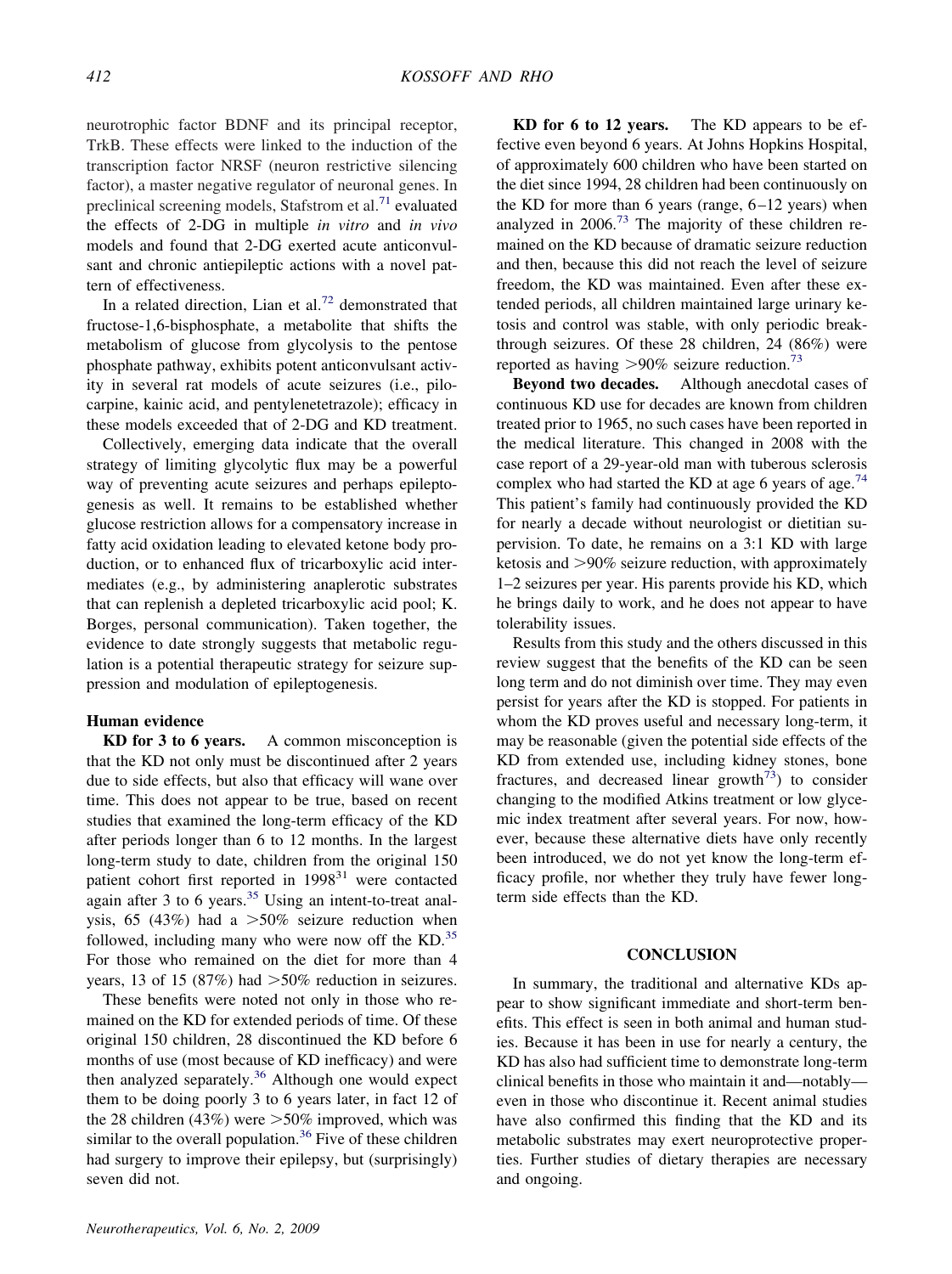## **REFERENCES**

- 1. Henderson CB, Filloux FM, Alder SC, Lyon JL, Caplin DA. Efficacy of the ketogenic diet as a treatment option for epilepsy: meta-analysis. J Child Neurol 2006;21:193–198.
- 2. Wilder RM. The effects of ketonemia on the course of epilepsy. Mayo Clin Bull 1921;2:307–308.
- 3. Freeman JM, Kossoff EH, Hartman AL. The ketogenic diet: one decade later. Pediatrics 2007;119:535–543.
- 4. Kossoff EH, Dorward JL. The modified Atkins diet. Epilepsia 2008;49 Suppl 8:37– 41.
- 5. Pfeifer HH, Lyczkowski DA, Thiele EA. Low glycemic index treatment: implementation and new insights into efficacy. Epilepsia 2008:49 Suppl 8:42– 45.
- 6. Keith HM. Factors influencing experimentally produced convulsions. Arch Neurol Psychiatry 1933;29:148 –154.
- 7. Höld KM, Sirisoma NS, Ikeda T, Narahashi T, Casida JE.  $\alpha$ -Thujone (the active component of absinthe):  $\gamma$ -aminobutyric acid type A receptor modulation and metabolic detoxification. Proc Natl Acad Sci U S A 2000;97:3826-3831.
- 8. Likhodii SS, Serbanescu I, Cortez MA, Murphy P, Snead OC 3rd, Burnham WM. Anticonvulsant properties of acetone, a brain ketone elevated by the ketogenic diet. Ann Neurol 2003;54:219 –226.
- 9. Rho JM, White HS, Anderson G, Donevan S. Acetoacetate, acetone, and dibenzylamine (a contaminant in  $L-(+)$ - $\beta$ -hydroxybutyrate) exhibit direct anticonvulsant actions in vivo. Epilepsia 2002;43:358 –361.
- 10. Thio LL, Wong M, Yamada KA. Ketone bodies do not directly alter excitatory or inhibitory hippocampal synaptic transmission. Neurology 2000;54:325–331.
- 11. Millichap JG, Jones JD, Rudis BP. Mechanisms of anticonvulsant action of ketogenic diet. Am J Dis Child 1964;107:593– 604.
- 12. Uhlemann ER, Neims AH. Anticonvulsant properties of the ketogenic diet in mice. J Pharmacol Exp Ther 1972;180:231–238.
- 13. Appleton DB, DeVivo DC. An animal model of the ketogenic diet. Epilepsia 1974;15:211–227.
- 14. Mahoney AW, Hendricks DG, Bernhard N, Sisson DV. Fasting and ketogenic diet effects on audiogenic seizures susceptibility of magnesium deficient rats. Pharmacol Biochem Behav 1983;18: 683– 687.
- 15. Nakazawa M, Kodama S, Matsuo T. Effects of ketogenic diet on electroconvulsive threshold and brain contents of adenosine nucleotides. Brain Dev 1983;5:375–380.
- 16. Otani K, Yamatodani A, Wada H, Mimaki T, Yabuuchi H. Effect of ketogenic diet on convulsive threshold and brain monoamine levels in young mice [In Japanese]. No To Hattasu 1984;16:196 – 204.
- 17. Bough KJ, Eagles DA. A ketogenic diet increases the resistance to pentylenetetrazole-induced seizures in the rat. Epilepsia 1999;40: 138 –143.
- 18. Bough KJ, Matthews PJ, Eagles DA. A ketogenic diet has different effects upon seizures induced by maximal electroshock and by pentylenetetrazole infusion. Epilepsy Res 2000;38:105–114.
- 19. Rho JM, Kim DW, Robbins CA, Anderson GD, Schwartzkroin PA. Age-dependent differences in flurothyl seizure sensitivity in mice treated with a ketogenic diet. Epilepsy Res 1999;37:233–240.
- 20. Muller-Schwarze AB, Tandon P, Liu Z, Yang Y, Holmes GL, Stafstrom CE. Ketogenic diet reduces spontaneous seizures and mossy fiber sprouting in the kainic acid model. Neuroreport 1999; 10:1517–1522.
- 21. Noh HS, Kim YS, Lee HP, et al. The protective effect of a ketogenic diet on kainic acid-induced hippocampal cell death in the male ICR mice. Epilepsy Res 2003;53:119 –128.
- 22. Hartman AL, Lyle M, Rogawski MA, Gasior M. Efficacy of the ketogenic diet in the 6-Hz seizure test. Epilepsia 2008;49:334 – 339.
- 23. Samala R, Willis S, Borges K. Anticonvulsant profile of a balanced ketogenic diet in acute mouse seizure models. Epilepsy Res 2008; 81:119 –127.
- 24. Stafstrom CE. Animal models of the ketogenic diet: what have we learned, what can we learn? Epilepsy Res 1999;37:241–259.
- 25. Stafstrom CE. Dietary approaches to epilepsy treatment: old and new options on the menu. Epilepsy Curr 2004;4:215–222.
- 26. Thavendiranathan P, Mendonca A, Dell C, et al. The MCT ketogenic diet: effects on animal seizure models. Exp Neurol 2000; 161:696 –703.
- 27. Freeman JM, Vining EPG. Seizures decrease rapidly after fasting: preliminary studies of the ketogenic diet. Arch Pediatr Adolesc Med 1999;153:946-949.
- 28. Kossoff EH, Laux LC, Blackford R, et al. When do seizures improve with the ketogenic diet? Epilepsia 2008;49:329 –333.
- 29. Freeman JM, Vining EPG, Kossoff EH, Pyzik PL, Ye X, Goodman SN. A blinded, crossover study of the ketogenic diet. Epilepsia 2009;50:322–325.
- 30. Pfeifer HH, Thiele EA. Low-glycemic-index treatment: a liberalized ketogenic diet for treatment of intractable epilepsy. Neurology 2005;65:1810 –1812.
- 31. Freeman JM, Vining EPG, Pillas DJ, Pyzik PL, Casey JC, Kelly MT. The efficacy of the ketogenic diet—1998: a prospective evaluation of intervention in 150 children. Pediatrics 1998;102:1358 – 1363.
- 32. Neal EG, Chaffe H, Schwartz RH, et al. The ketogenic diet in the treatment of epilepsy in children: a randomised, controlled trial. Lancet Neurol 2008;7:500 –506.
- 33. Kossoff EH, McGrogan JR, Bluml RM, Pillas DJ, Rubenstein JE, Vining EP. A modified Atkins diet is effective for the treatment of intractable pediatric epilepsy. Epilepsia 2006;47:421– 424.
- 34. Kossoff EH, Zupec-Kania BA, Amark PE, et al. Optimal clinical management of children receiving the ketogenic diet: recommendations of the international ketogenic diet study group. Epilepsia 2008 Sept 23 [Epub ahead of print].
- 35. Hemingway C, Freeman JM, Pillas DJ, Pyzik PL. The ketogenic diet: a 3- to 6-year follow-up of 150 children enrolled prospectively. Pediatrics 2001;108:898 –905.
- 36. Marsh EB, Freeman JM, Kossoff EH, et al. The outcome of children with intractable seizures: a 3- to 6-year follow-up of 67 children who remained on the ketogenic diet less than one year. Epilepsia 2006;47:425– 430.
- 37. Raol YS, Budreck EC, Brooks-Kayal AR. Epilepsy after early-life seizures can be independent of hippocampal injury. Ann Neurol 2003;53:503–511.
- 38. Baram TZ, Eghbal-Ahmadi M, Bender RA. Is neuronal death required for seizure-induced epileptogenesis in the immature brain? Prog Brain Res 2002;135:365–375.
- 39. Hori A, Tandon P, Holmes GL, Stafstrom CE. Ketogenic diet: effects on expression of kindled seizures and behavior in adult rats. Epilepsia 1997;38:750 –758.
- 40. Zhao Q, Stafstrom CE, Fu DD, Hu Y, Holmes GL. Detrimental effects of the ketogenic diet on cognitive function in rats. Pediatr Res 2004;55:498 –506.
- 41. Cunnane SC, Likhodii SS. Claims to identify detrimental effects of the ketogenic diet on cognitive function in rats. Pediatr Res 2004; 56:663– 664.
- 42. Bough KJ, Fetner JD, Eagles DA. A ketogenic diet exacerbates kainate-induced seizures in the rat. Soc Neurosci Abstr 1998;24: 1208.
- 43. Ko TS, Soo AC, Kim DW, Kim KJ. Ketogenic diet: effects on hippocampal c-fos expression and neuronal death after kainic acidinduced seizures in immature rats. Epilepsia 1999;40 Suppl 7:79 (abstract).
- 44. Brigande JV, Wieraszko A, Albert MD, Balkema GW, Seyfried TN. Biochemical correlates of epilepsy in the E1 mouse: analysis of glial fibrillary acidic protein and gangliosides. J Neurochem 1992;58:752–760.
- 45. Todorova MT, Burwell TJ, Seyfried TN. Environmental risk factors for multifactorial epilepsy in EL mice. Epilepsia 1999;40: 1697–1707.
- 46. Todorova MT, Tandon P, Madore RA, Stafstrom CE, Seyfried TN. The ketogenic diet inhibits epileptogenesis in EL mice: a genetic model for idiopathic epilepsy. Epilepsia 2000;41:933–940.
- 47. Maganti R, Allen C, Wilke J, Milligan H, Rho JM, Fenoglio KA. Ketogenic diet treatment improves circadian rhythmicity and abolishes seizure periodicity in epileptic *Kcna1*-null mice. Epilepsia 2009 (in press).
- 48. Wenzel HJ, Vacher H, Clark E, et al. Structural consequences of